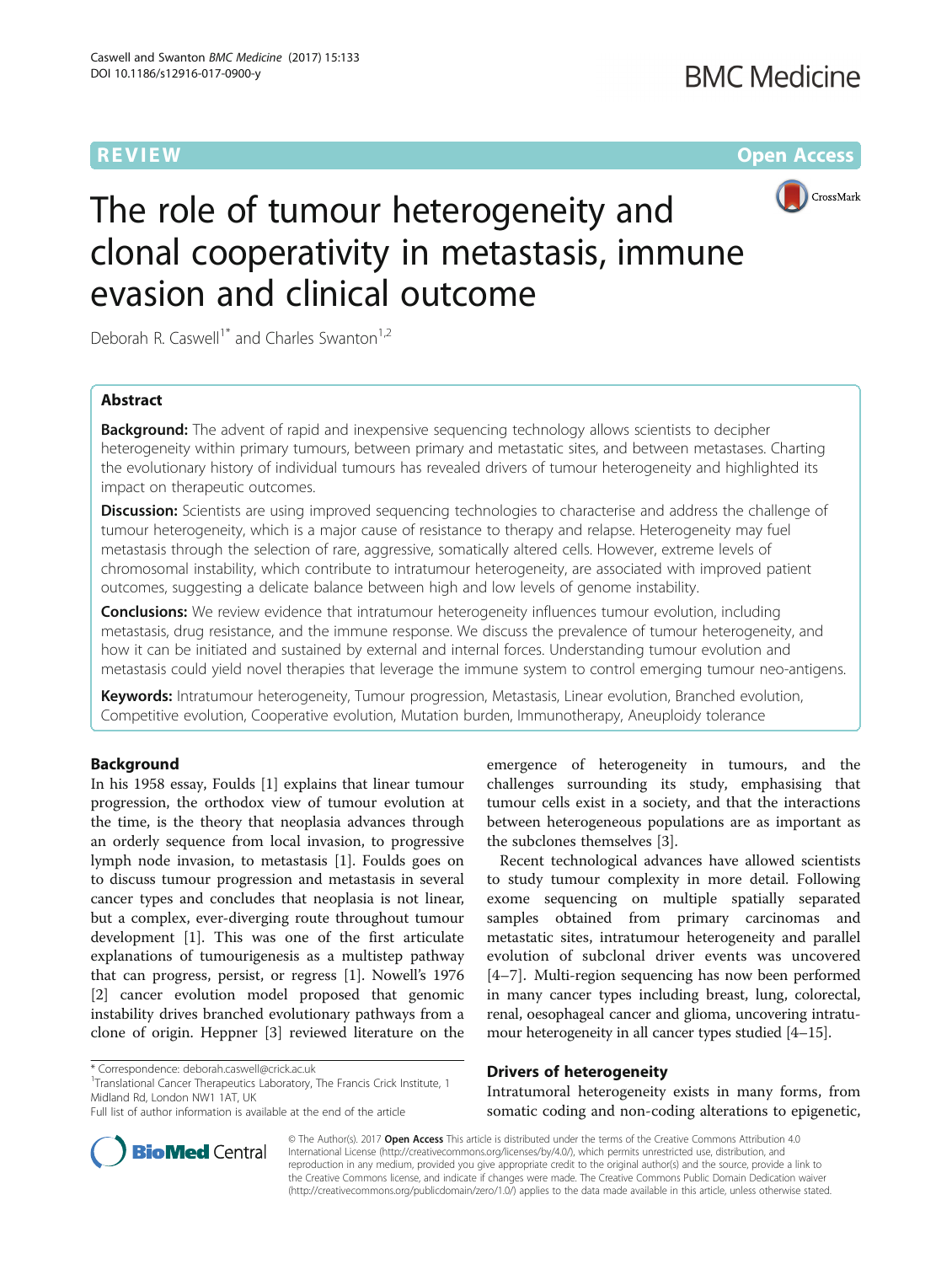transcriptomic and post-translational modifications [[16, 17](#page-6-0)]. Intratumoral copy number heterogeneity also exists (see [\[16](#page-6-0)]). Many endogenous triggers of cancer genome instability contribute to intercellular heterogeneity (see [[18\]](#page-6-0)), some of which may be therapeutically exploitable. Defective DNA mismatch repair results in hypermutation and microsatellite instability, and mutations inhibiting the proofreading ability of DNA polymerases  $δ$  and  $ε$  increase base mismatches [[19\]](#page-6-0). Evidence also exists that tumour cell dormancy contributes to tumour heterogeneity (see [\[20](#page-6-0)]). Recently, it has been uncovered that APOBEC (apolipoprotein B mRNA editing enzyme catalytic polypeptide) family members are endogenous drivers of tumour diversity in many tumour types [[21\]](#page-6-0). These enzymes initiate DNA cytosine deamination [[21](#page-6-0), [22](#page-6-0)], and are a major source of subclonal cancer gene mutations in bladder, breast, head and neck squamous cancers, lung adenocarcinomas and lung squamous cell carcinomas [\[21, 23](#page-6-0)–[26](#page-6-0)]. External factors such as cytotoxic therapy [\[27](#page-6-0), [28\]](#page-6-0), and patient factors such as genetic background [[29](#page-6-0), [30\]](#page-6-0), can also influence tumour heterogeneity.

# Mechanisms mediating levels of genomic instability and tumour heterogeneity

Cahill and Vogelstein [[31\]](#page-6-0) discussed the conflict between disadvantages and advantages of genomic instability in tumour evolution. They questioned how cancer cells are able to select for alterations driving genomic instability, which is, usually disadvantageous to the cell, can sometimes lead to cell death, and has no direct growth advantage [[31](#page-6-0)]. Looking to basic studies of mutation rate and cellular fitness in bacteria, the authors reasoned that in stressful environments bacteria with higher overall levels of genomic instability eventually dominate the population because they can adapt [[31](#page-6-0)]. This model can be applied to tumour populations, where genomic instability may be critical for tumour progression [[31\]](#page-6-0).

Most normal diploid cells negatively select against chromosomal instability (CIN). This is partially mediated by p53, which inhibits cell propagation after genome instability [\[32, 33](#page-6-0)]. CIN mouse models support the concept that low or moderate CfIN levels promote tumour formation, but excessive CIN suppresses tumour formation [\[34](#page-6-0)]. This is analogous to mutational meltdown and error-prone catastrophe in bacterial and viral genetics [[34](#page-6-0)–[37](#page-6-0)]. Aneuploid, specifically trisomic cell lines, grow poorly in vitro and as xenografts compared to genetically matched euploid cells [[38\]](#page-6-0). Yet, following prolonged growth, aneuploid cells adapt by acquiring additional alterations correlating with improved fitness [[38\]](#page-6-0). While aneuploidy was detrimental initially, over time it became more advantageous.

In tumours, selection might favour the mitigation of excessive CIN to prevent cell autonomous lethality. Partial dysfunction of anaphase-promoting complex/ cyclosome (APC/C) lengthens mitosis, allowing more time for correction of impending chromosome segregation errors. This permits tumour cells to fine-tune CIN during tumour evolution, navigating the delicate equilibrium between cell death as a result of too much or too little genomic instability [\[39](#page-6-0)]. In colorectal cancer, alterations in BCL9L promote tolerance of chromosome missegregation events, propagation of aneuploidy and genetic heterogeneity [\[40](#page-6-0)]. This tolerance is induced because BCL9L dysfunction leads to lower levels of caspase-2, impairing MDM2 cleavage, p53 stabilisation, and generation of the pro-apoptotic protein tBID, upon chromosome missegregation [[40\]](#page-6-0).

Once cells have undergone genome doubling (GD), propagation of aneuploidy follows as the tolerance of GD allows cells to endure continuing CIN [[41](#page-6-0)]. One mechanism of GD tolerance involves cyclin D1, which overrides a p53/p21-dependent checkpoint in G1, allowing tetraploid cells to proliferate [[42, 43](#page-7-0)]. Additional mechanisms mediating levels of instability include buffering protein changes caused by aneuploidy, activating autophagy, and enhancing proteasomal degradation [[44, 45\]](#page-7-0). Mechanisms that both buffer and allow cells to tolerate instability contribute to heterogeneity in tumours, as cells that propagate genomic alterations and aneuploidy survive. Understanding the processes that balance tumour heterogeneity and promote aneuploidy tolerance may contribute to novel therapeutics to prevent tumour heterogeneity and drug resistance.

# Tumour heterogeneity and metastasis

The study of intratumour heterogeneity has yielded novel findings about the timing and evolutionary drivers of metastasis. Metastasis is a multistep process consisting of local invasion, intravasation, survival in the circulation, extravasation and distant colonisation [\[46, 47\]](#page-7-0).

Two prominent models of metastasis are the linear and parallel progression models [\[46](#page-7-0)–[48\]](#page-7-0). Both are founded on the clonal relationships between a primary tumour and its metastases [\[47\]](#page-7-0). In the linear progression model, metastasis is seeded at a late stage of tumour progression, resulting in minimal genetic divergence between the primary tumour and its metastases [\[47](#page-7-0)]. Conversely, in the parallel progression model, metastases are seeded early in tumour progression, so high levels of genetic divergence are expected between the primary tumour and its metastases [\[47](#page-7-0), [49](#page-7-0), [50](#page-7-0)] (Fig. [1](#page-2-0)). To reconcile either model requires accounting for the subclonal complexity of the primary tumour and its relationship to subclones present at the metastatic sites (see [[47](#page-7-0)]).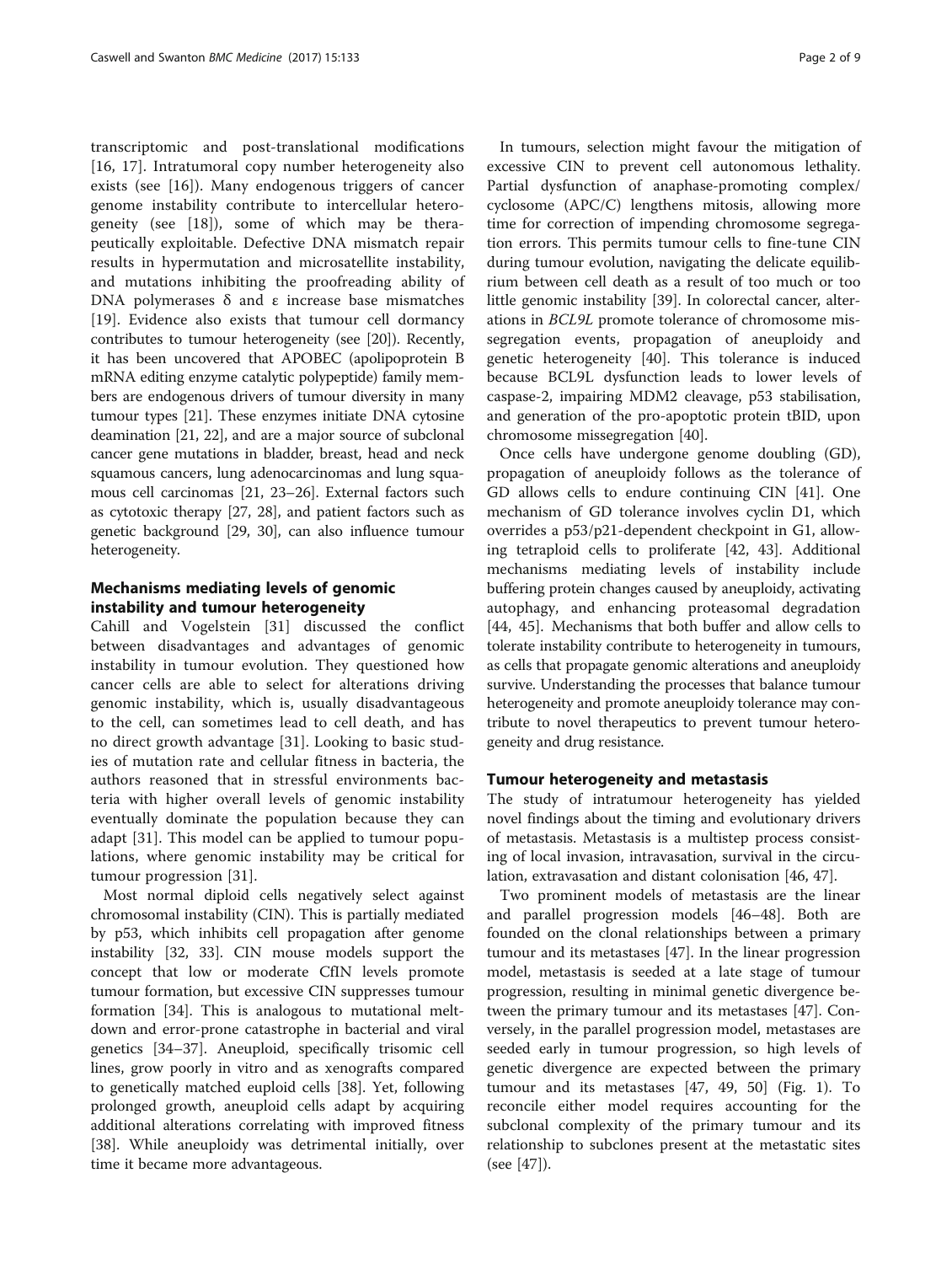<span id="page-2-0"></span>

In colorectal, breast, pancreatic, renal, and prostate cancer, multiregional sequencing supports both metastatic models [\[47](#page-7-0)]. Both models were observed in one colorectal cancer case [[51\]](#page-7-0). One large metastasis had genetically diverged from the primary tumour suggesting early formation, while the other metastases were similar to the primary tumour, so most likely disseminated at a late stage of tumour progression [[51](#page-7-0)]. This implies that heterogeneous subclones can form multiple distinct metastases. In breast and pancreatic cancer mouse models, metastases aligned with the parallel progression model [\[50](#page-7-0), [52](#page-7-0)–[54](#page-7-0)], whereas the linear progression model was supported in a lung adenocarcinoma mouse model [[48\]](#page-7-0).

These data suggest metastasis is complex and diverse, and that tumour heterogeneity is critical in the metastatic process. Since more work is required to understand tumour heterogeneity in late stage tumours and metastases, in depth efforts are now examining postmortem tumour heterogeneity. The UK national PEACE autopsy (posthumous evaluation of advanced cancer environment) program, may help to decipher the complexity cancer evolutionary processes at death.

# Subclonal interactions in heterogeneous tumours Background and Drosophila melanogaster models of subclonal interaction

It was recognised in the 1970s that heterogeneous subclones within tumours contain differing capacities for growth and metastatic ability [[55](#page-7-0)–[57](#page-7-0)]. Early work also recognised that interactions between subpopulations resulted in differences in drug sensitivity when injected into opposite flanks of mice or co-cultured in collagen [[58, 59\]](#page-7-0). The importance of these studies was not fully recognised until over two decades later [\[60](#page-7-0)].

Growing interest in tumour heterogeneity and subclonal interactions led to the development of a useful model for studying subclonal competition and cooperation in Drosophila melanogaster [\[60\]](#page-7-0). Eichenlaub et al. [[61\]](#page-7-0) used a *D. melanogaster* model of epithelial tumour formation to show that overexpression of both epidermal growth factor receptor (EGFR) and miR-8 in wing imaginal disc cells results in supercompetitive cells that engulf those surrounding them. These supercompetitive cells drive tumourigenesis and metastasis, whereas cells overexpressing either EGFR or miR-8 alone do not. Competition between normal and oncogenic tissues was also uncovered: in D. melanogaster, imaginal epithelial cells activate nonapoptotic JNK signalling in response to oncogenic mutant cells [\[62\]](#page-7-0). This leads to the activation of the ELMO/Mbc-mediated phagocytic pathway, which eliminates oncogenic cells [[62\]](#page-7-0). Growing evidence suggests that subclones within tumours compete, but also cooperate. Several D. melanogaster studies demonstrated cooperation between cells with oncogenic  $Ras<sup>V12</sup>$  mutations and cells lacking the scribbled gene (scrib-/-) to promote growth and invasion of the  $Ras<sup>VI2</sup>$  mutant cells [\[60, 63\]](#page-7-0).

#### Xenotransplant models of subclonal interaction

Xenotransplant models have been used to understand interactions between human tumour subclones. In a glioblastoma multiforme mouse xenotransplant model, a minor mutant EGFR subpopulation enhanced tumourigenicity of the entire tumour. This occurred via a paracrine mechanism that promoted growth in wtEGFR cells within the tumour, illustrating the advantages of heterogeneity [[64\]](#page-7-0). In a zebrafish-melanoma xenograft model, inherently invasive (MITF<sup>high</sup>) melanoma cells cooperated with poorly invasive (MITF<sup>low</sup>) cells to invade away from the primary site through solid tissue [\[65](#page-7-0)]. The protease activity and extracellular matrix deposition of MITF<sup>high</sup> cells around the primary tumour was critical for this co-invasion of MITF<sup>high</sup> and MITF<sup>low</sup> cells [\[65](#page-7-0)]. Heterogeneity may be critical in tumour progression and metastasis.

Polyak and colleagues [[66](#page-7-0)] used a mouse xenograft model to investigate the effect of a polyclonal tumour population on tumour growth and metastasis. A minor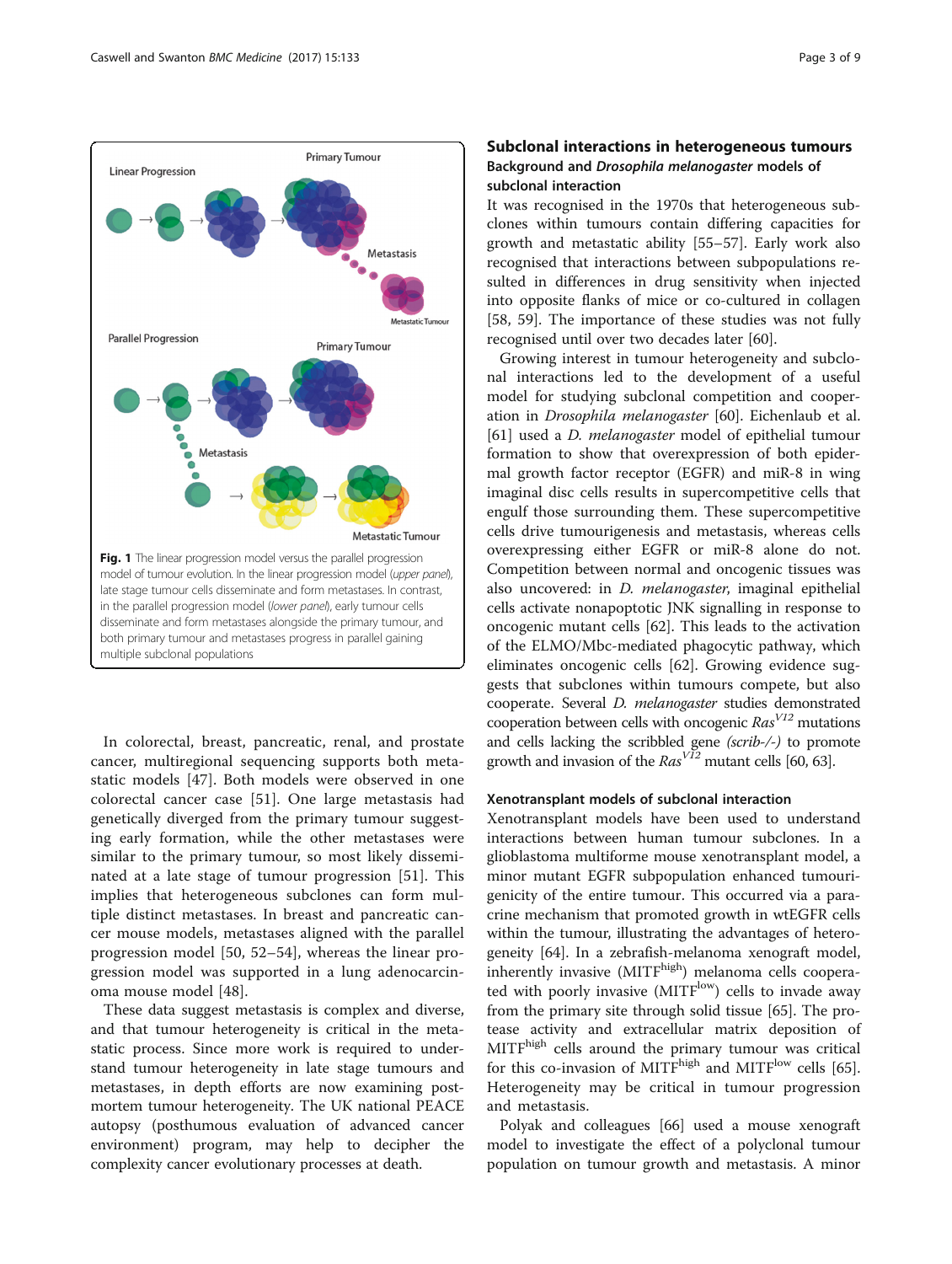IL11-overexpressing subclone changed the tumour microenvironment by increasing intratumoural vascularisation and reorganising extracellular matrix, in turn increasing tumour growth [\[66](#page-7-0)]. Importantly, this subclone was also outcompeted by a faster proliferating competitor, leading to tumour collapse [[66\]](#page-7-0).

These xenograft studies provide insights into subclonal interaction dynamics, demonstrating their complexity, and that they are involved in many aspects of tumour evolution including tumorigenesis, vascularisation, invasion and metastasis.

# Mouse models of subclonal interaction

Advances in molecular biology have allowed a deeper study of subclonal cooperation in cancer mouse models. Autochthonous models permit long-term study of clonal dynamics in a specific genetic context [\[67\]](#page-7-0).

In a mouse model of small cell lung cancer (SCLC), tumours were composed of distinct cell populations with either neuroendocrine or mesenchymal markers [\[68](#page-7-0)]. Both cell types shared specific genomic aberrations derived from a common ancestor [\[68](#page-7-0)]. Transition between the neuroendocrine and mesenchymal phenotype was achieved through ectopic expression of  $\text{Ras}^{V12}$ , and the mixed population endowed mesenchymal cells with metastatic ability [\[68](#page-7-0)].

Cleary and colleagues [\[69\]](#page-7-0) used a mouse model of breast cancer to show that interclonal cooperation can be critical for tumour propagation. A portion of tumours harboured distinct  $Hras^{mut}Wnt^{low}$  and luminal  $Hras^{wt}Wnt1^{high}$  subclones, which cooperated to maintain tumour propagation [[69](#page-7-0)]. Although Wnt activation is rare in human breast cancer, this remains a valuable model for studying paracrine mechanisms of subclonal communication.

In a p53-null mouse model of basal-like breast cancer, two tumour cell populations were identified, one expressing mesenchymal markers ("mesenchymal-like" cells), and another defined as tumour-initiating cells (TICs) [[70](#page-7-0)]. When both populations were co-transplanted using limited dilutions, mesenchymal-like cells promoted selfrenewal and tumour initiation capacity of the TICs [[67](#page-7-0)]. Surprisingly, the mesenchymal population was maintained as a minor subpopulation [\[70](#page-7-0)].

Mouse models have revealed how subpopulations within tumours cooperate to promote tumour growth, maintenance and metastasis. Although not fully representative of the clinical presentation of disease in patients, these autochthonous models show the diverse ways in which subclones can interact and affect tumour progression. These studies suggest that to more effectively treat heterogeneous tumours, we must first understand the dynamics between different populations within a tumour, and how targeted treatment changes these interactions.

# Therapy and subclonal resistance

Therapeutic resistance often develops in the advanced setting following therapeutic targeting of clonal alterations, as subclones containing somatic events driving resistance can pre-exist or be generated de novo.

In non-small cell lung cancer (NSCLC) a low frequency subclone with MET amplification was selected for during treatment with EGFR tyrosine kinase inhibitors (TKI), allowing for development of a resistant METamplified tumour [[71\]](#page-7-0). The EGFR T790M mutation, which drives EGFR TKI resistance, was also present prior to treatment in NSCLC [\[72\]](#page-7-0). In colorectal cancer, EGFR antibody-resistant subclones with pre-existing KRAS mutations emerged in 38% of patients following 5–6 months of treatment with panitumumab [\[73](#page-7-0)]. In patients with NSCLC, a subset of EGFR TKI resistant cancers acquire alterations, such as RB and p53 loss contributing to small cell carcinoma transformation [\[74\]](#page-7-0).

In patients with HER2-positive breast cancer, Janiszewska et al. [[75\]](#page-7-0) discovered a dramatic increase in a minor resistant population of PIK3CA mutant cells, and a slight decrease in the dominant population of HER2-amplified cells post neoadjuvant therapy with trastuzamab. Alterations in the phosphoinositide 3-kinase (PI3K)-AKT pathway commonly drive resistance in patients treated with the HER2-targeting antibody trastuzamab [[75](#page-7-0)].

In patients with colorectal cancer, mutant KRAS clones emerging during treatment with EGFR-specific antibodies declined during treatment breaks [[76\]](#page-7-0). Engelman and colleagues [[77](#page-7-0)] demonstrated that resistance to EGFR TKIs can develop through pre-existing clones and newly developed drug-tolerant clones simultaneously, though through separate mechanisms. When treating the NSCLC cell line PC-9 with increasing concentrations of gefitinib, one resistant population derived from EGFR T790M preexisting clones emerged early, while another with characteristics of a drug-tolerant state and the EGFR T790M mutation, emerged late. This late emergent EGFR T790M subpopulation arose from drug-tolerant cells that were, initially, partially resistant to gefitinib, and then gained the EGFR T790 mutation to become fully resistant [\[77\]](#page-7-0).

These studies demonstrate that heterogeneous tumours develop resistance when specific clones are targeted, allowing pre-existing or newly evolved subclones to emerge.

Competition between subclones is frequently revealed during and following therapy exposure. Keats and collaborators [[78\]](#page-7-0) illustrated that, in a patient with multiple myeloma, clonal dominance alternated between two main subclones. Modelling these subclones in a mouse, treatment with bortezomib exerted selective pressure on all subclones, but one clone eventually emerged and outcompeted the others [[78](#page-7-0)]. Conversely, minor therapy-resistant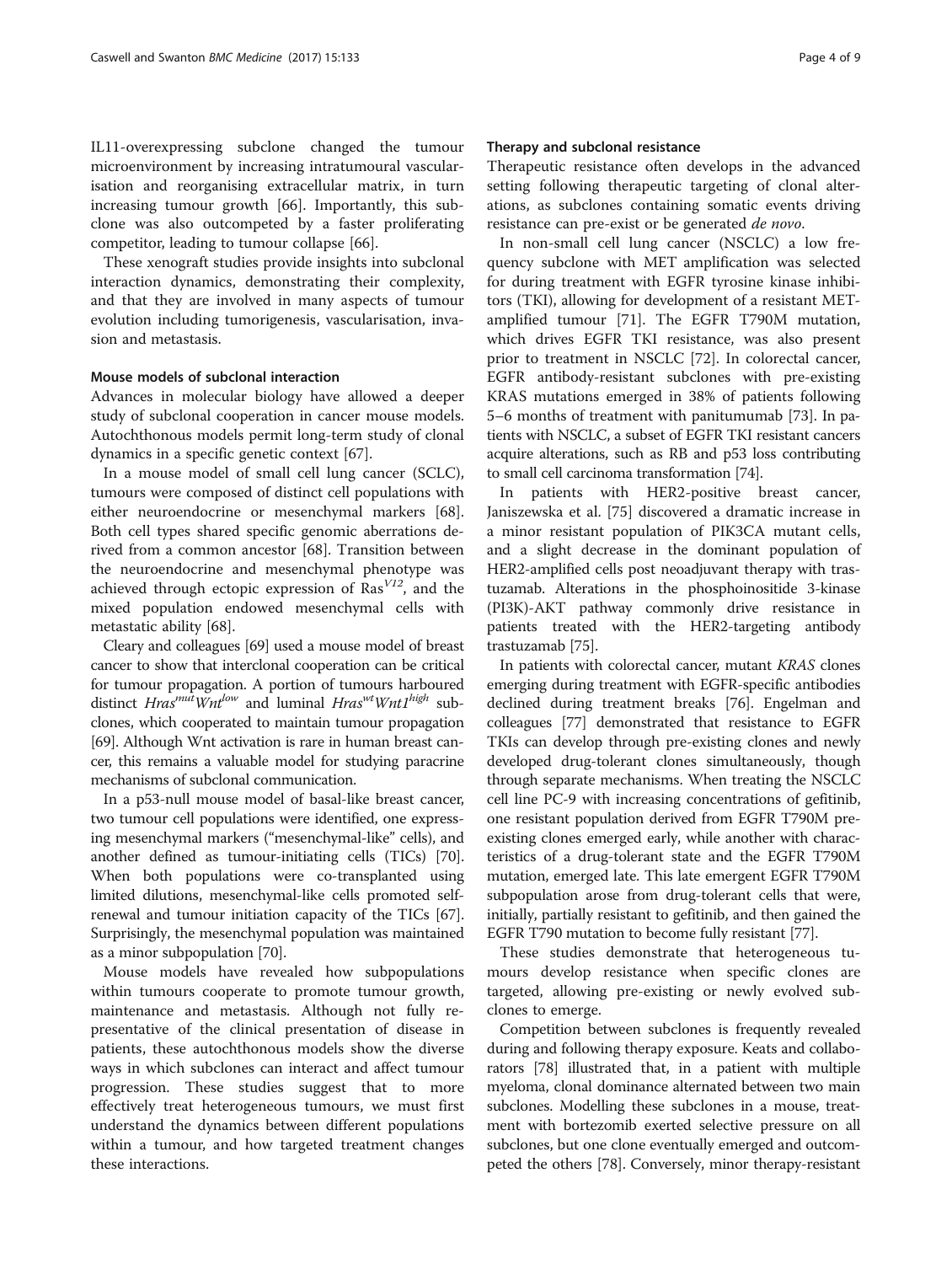subpopulations can also support the survival of therapysensitive populations, preserving tumour heterogeneity. In patients with colorectal cancer, EGFR therapy-resistant KRAS mutant subclones support non-mutant therapysensitive cells by secreting increased levels of TGFalpha and amphiregulin [\[79](#page-7-0)], in turn sustaining EGFR/ERK signalling in sensitive cells [[79](#page-7-0)]. These data demonstrate how resistance to targeted therapy can develop with both preservation and loss of heterogeneity.

## Heterogeneity and patient outcome

Is intratumour heterogeneity associated with worse patient outcomes? In premalignant Barrett's oesophagus, clonal diversity is an important predictor of tumour progression [\[80](#page-7-0)]. By adapting diversity measures from ecology to measure both the number and abundance of clones relative to others in the population, the upper quartile of the number of clones and the genetic divergence based on loss of heterozygosity (LOH) were strongly predictive of increased progression from Barrett's oesophagus to oesophageal adenocarcinoma [\[80\]](#page-7-0).

In breast, ovarian, gastric and NSCLC, there is a paradoxical relationship between CIN and prognosis. The worst outcomes are in tumours with intermediate CIN, while those with extreme CIN scores had an improved outcome [[81, 82\]](#page-7-0). The tumour cell of origin and the order of somatic events may also influence tumour heterogeneity and patient outcome [[83\]](#page-7-0).

In a recent study of 12 different cancer types [\[84](#page-7-0)], mortality risk increased when more than two clones coexisted in the same tumour sample, but decreased with the coexistence of more than four clones, emphasising that heterogeneity levels within tumours can strongly influence outcome [[84](#page-7-0)]. Tumours with high levels of somatic copy number alterations (SCNAs) have increased proliferation markers and a decreased immune signature [[85\]](#page-7-0). Interestingly, both phenotypes are controlled by different types of aneuploidy, and may be important patient outcome markers, as patients with higher SCNA levels tend to have worse responses to immunotherapy [[85\]](#page-7-0). Recently, our group demonstrated in the TRACERx prospective study of 100 patients with NSCLC, that heterogeneity of DNA copy number events rather than point mutations, was associated with poor outcome [\[86](#page-7-0)].

In breast cancer, enriched areas of tandem duplications previously thought to be unimportant passengers, were shown to be potentially important for tumourigenesis [\[87](#page-7-0)]. These tandem duplications were characterised into two different rearrangement signatures [[87\]](#page-7-0): one enriched in areas that disrupted tumour suppressor genes such as PTEN and RB1, and the other enriched in oncogenes, including MYC, and in putative regulatory elements of genes such as ESR1, with direct effects on transcription [[87](#page-7-0)]. These enrichments demonstrate that mutational processes not only stochastically mutate the genome and induce heterogeneity but are also likely to be critical in cancer evolution and patient outcome. Further work to understand how established clinical parameters of outcome such as tumour size, grade and stage reflect intratumour heterogeneity is required.

#### Heterogeneity and immune responses in cancer

Emerging evidence suggests that intratumour heterogeneity may also influence the anti-tumour immune response. Rapid advances in cancer genome sequencing have enabled scientists to decipher the impact of somatic coding alterations upon immune recognition and surveillance. Non-silent mutations generate neoantigens that can be recognised by the immune system [[88](#page-7-0), [89](#page-7-0)]. Both CD4+ and CD8+ T lymphocytes were shown to recognise tumour neoantigens [\[89](#page-7-0)–[93\]](#page-8-0). Using whole genome sequencing, scientists have established that mutation burden is highly variable among different tumour types [\[94](#page-8-0)]. Mutation levels in melanomas and lung cancers are among the highest because of exposure to ultraviolet light and tobacco carcinogens respectively [[94, 95](#page-8-0)]. This makes these cancer types ideal candidates for immunotherapy; however, others such as clear cell renal cancer also respond to checkpoint therapy despite a much lower mutational burden [\[96](#page-8-0)].

# Mutation burden and immunotherapy

In patients with melanoma, whole exomes from pretreatment melanoma tumour biopsies and matching germline tissue samples were examined to determine if neoantigen burden affects responses to antibodies directed against cytotoxic T lymphocyte-associated antigen-4 (CTLA4) [[97](#page-8-0)]. Overall mutational load and expression of cytolytic markers in the immune microenvironment were significantly associated with an anti-CTLA4 response and clinical benefit [\[97\]](#page-8-0).

Rizvi and colleagues [[98](#page-8-0)] explored how mutational burden affects sensitivity to PD-1 blockade in NSCLC. Expressed by activated T cells, PD-1 is a key immune checkpoint receptor that mediates immunosuppression [[88\]](#page-7-0). They concluded that a higher nonsynonymous mutation burden was associated with improved objective response, durable clinical benefit and progression-free survival [[98\]](#page-8-0). However, some patients with both high and low mutational burdens failed to respond to therapy [[98\]](#page-8-0), suggesting that other factors are involved in immunotherapy responses.

We investigated whether melanoma and NSCLC sensitivity to PD-1 and CTLA-4 treatment was enhanced in tumours where tumours had a high clonal neoantigen burden. Considering a combination of neoantigen clonality and neoantigen burden allowed us to better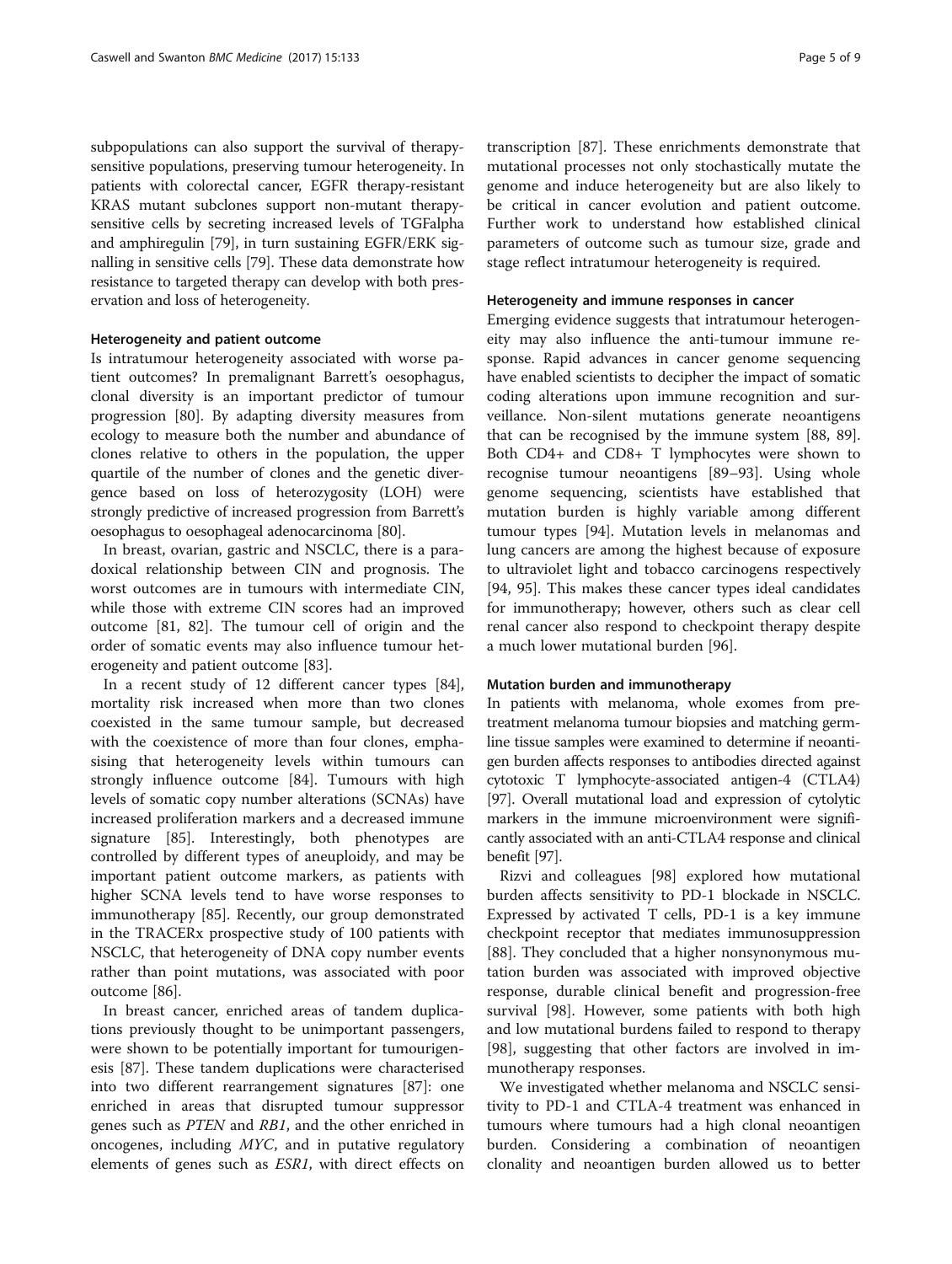discriminate responder from non-responder patients than either metric alone [\[99\]](#page-8-0). These findings suggest that the degree of intratumour heterogeneity may be associated with a differential response to checkpoint blockade, and that multiple factors are involved in tumour immune responses. These studies raise the possibility that technologies now exist to exploit clonal neoantigens, present in every tumour cell for therapeutic benefit, either through vaccination or cell therapy approaches.

# Resistance and immune evasion

Multiple laboratories are now focusing on a deeper understanding of immune evasion and resistance to immunotherapy. One study [[100\]](#page-8-0) uncovered two novel mechanisms of evasion: first, the elimination of neoantigen-containing tumour cells within a subset of the tumour population, and second, the acquisition of one or more genetic events that resulted in neoantigen loss. Both clonal and subclonal alterations were lost following immunotherapy, but all clonal neoantigens were eliminated by chromosomal deletions and LOH, whereas subclonal neoantigens were lost through LOH and elimination of tumour cells [[100](#page-8-0)]. We uncovered that CIN likely contributes to mutational heterogeneity within tumours through SCNAs [\[86\]](#page-7-0). More than 14% of subclonal mutations (range: 0–56%) are subclonal because of SCNA loss events of clonal alterations [\[86\]](#page-7-0). This suggests that CIN contributes to neoantigen heterogeneity, and may play a role in immune evasion and immunotherapy resistance. These findings raise questions about whether immunotherapy will be effective as tumours evolve and become heterogeneous, and to what extent underlying CIN, resulting in rapid karyotype evolution, drives resistance to such approaches. Understanding neoantigen heterogeneity within tumours will aid the development of more effective, patient-specific immunotherapies, which may not prevent eventual relapse but could significantly extend patient's lives.

T cell exhaustion is another mechanism of immune evasion. This state of T cell dysfunction arises during chronic antigen exposure, which is defined by poor effector function, sustained expression of inhibitory receptors, and an abnormal transcriptional state [\[101](#page-8-0)–[103](#page-8-0)]. In this state, PD-1 is one of many cell surface inhibitory receptors to co-regulate T cell exhaustion [\[103](#page-8-0)]. Anti-PD-1 immunotherapy partially restores T cell function from an exhausted state [\[102, 104, 105](#page-8-0)]. It is also clear that the relative abundance of partially exhausted tumourinfiltrating CD8+ T cells predicts response to anti-PD-1 therapy [\[106\]](#page-8-0). However, resistance to PD-1 therapy develops in many patients.

Alterations in the genes encoding interferon receptorassociated Janus kinase 1 (JAK1) or 2 (JAK2), along with deletion of the wild-type allele, lead to defects in pathways involved in interferon receptor signalling and in antigen presentation. This results in resistance to PD-1 blockade in melanoma [\[107](#page-8-0)]. Loss of PTEN also inhibits T cell-mediated tumour-killing by decreasing T cell infiltration in tumours, and is associated with worse outcomes with anti PD-1 therapy [[108](#page-8-0)]. These studies suggest that tumour heterogeneity is beneficial to immune evasion and the development of immunotherapy resistance. Approaches that attenuate tumour heterogeneity by inhibiting the molecular mechanisms driving cell-to-cell variation, or that target multiple truncal mutations occurring consistently in all regions of the tumour while stimulating the immune response using checkpoint blockade, might help limit diversity and resistance acquisition [\[99\]](#page-8-0).

# **Conclusions**

We have begun to witness how tumour heterogeneity affects tumour progression and metastasis, and the tumour immune response. A deeper understanding of how the immune system can be leveraged to tackle clonal alterations within tumour cells is required, to identify high-risk tumour subclones that might be extinguished prior to, or at the time of, metastatic seeding. Longitudinal characterisation of tumour evolution using advanced sequencing technology is important, as will be characterisation of the distinct mechanisms of tumour heterogeneity from tumour diagnosis through to progression and death. These studies may open avenues to attenuate tumour heterogeneity in minimal residual disease when disease burden is low, or to target multiple clonal mutations present in every cell simultaneously to limit the acquisition of therapy resistance.

As tumour heterogeneity is arguably the major force behind tumour progression, evolution and metastasis, insight into the clonal complexity of individual tumours and its contribution to progression, immune evasion and exhaustion may be critical to the development of more effective cancer therapeutics.

#### Acknowledgements

Not applicable.

## Funding

CS is a Royal Society Napier Research Professor. This work was supported by the Francis Crick Institute which receives its core funding from Cancer Research UK (grant number FC001169), the UK Medical Research Council (MR/FC001169/1), and The Wellcome Trust (FC001169). CS is funded by Cancer Research UK (TRACERx), the CRUK Lung Cancer Centre of Excellence, Stand Up 2 Cancer (SU2C), the Rosetrees Trust, NovoNordisk Foundation (ID 16584), the Prostate Cancer Foundation, the Breast Cancer Research Foundation (BCRF), the European Research Council (THESEUS) and Marie Curie Network PloidyNet. Support was provided to CS by the National Institute for Health Research, the University College London Hospitals Biomedical Research Centre, and the Cancer Research UK University College London Experimental Cancer Medicine Centre.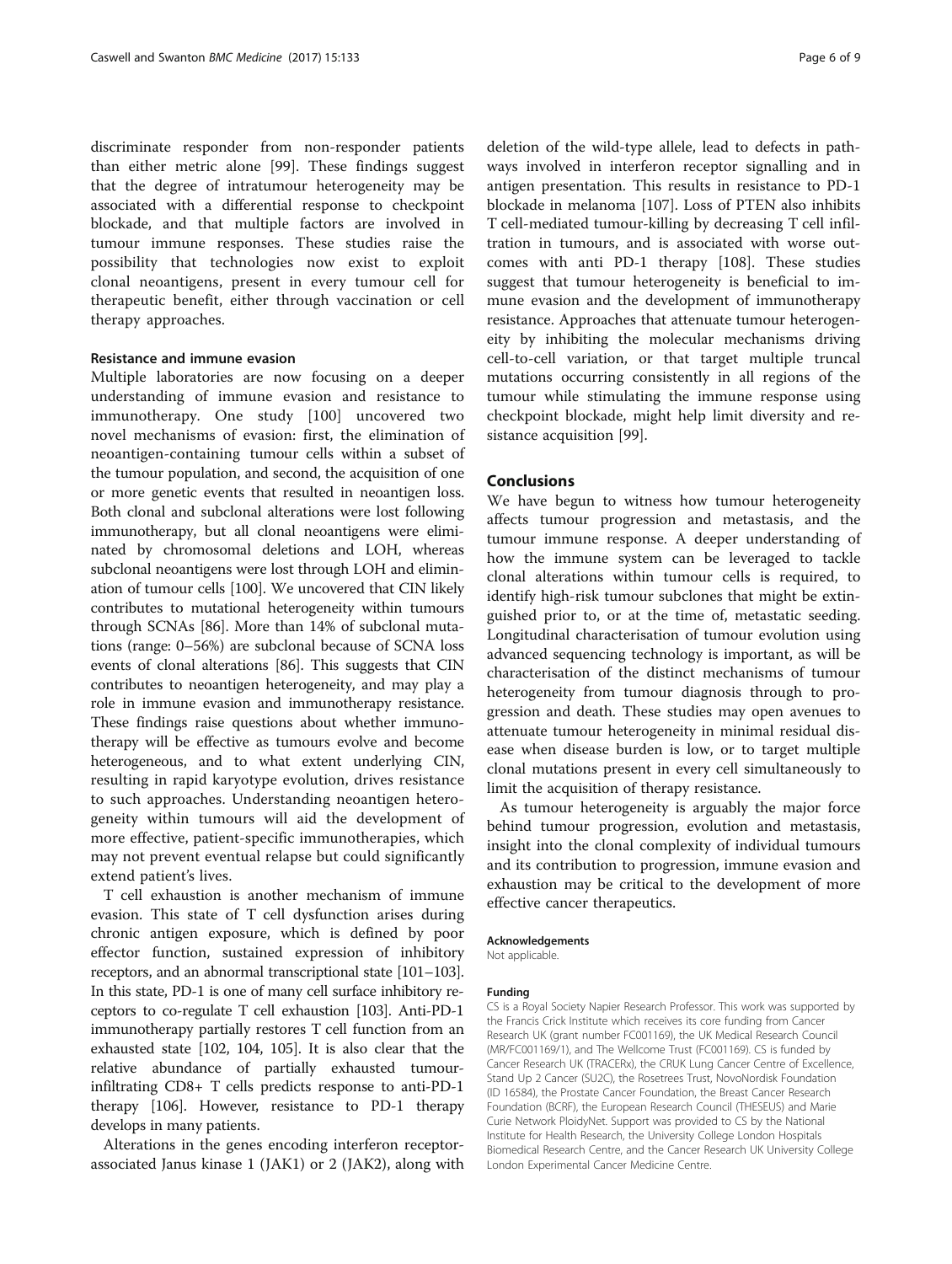#### <span id="page-6-0"></span>Availability of data and materials

Not applicable.

#### Authors' contribution

DC conceived the manuscript. DC and CS drafted the manuscript. DC and CS read and approved the final version of the manuscript.

#### Ethics approval and consent to participate

Not applicable.

#### Consent for publication

Not applicable.

#### Competing interests

The authors are both employed at the Francis Crick Institute. Charles Swanton is also a founder of Achilles Therapeutics. Neither author has conflicts of interest related to this article.

# Publisher's Note

Springer Nature remains neutral with regard to jurisdictional claims in published maps and institutional affiliations.

#### Author details

<sup>1</sup>Translational Cancer Therapeutics Laboratory, The Francis Crick Institute, 1 Midland Rd, London NW1 1AT, UK. <sup>2</sup> Cancer Research UK Lung Cancer Centre of Excellence, University College London Cancer Institute, Paul O'Gorman Building, 72 Huntley Street, London WC1E 6BT, UK.

## Received: 1 February 2017 Accepted: 22 June 2017 Published online: 18 July 2017

#### References

- 1. Foulds L. The natural history of cancer. J Chronic Dis. 1958;8:2–37.
- 2. Nowell PC. The clonal evolution of tumor cell populations. Science. 1976;194:23–8.
- 3. Heppner GH. Tumor heterogeneity. Cancer Res. 1984;44:2259–65.
- 4. Kovac M, Navas C, Horswell S, Salm M, Bardella C, Rowan A, et al. Recurrent chromosomal gains and heterogeneous driver mutations characterise papillary renal cancer evolution. Nat Comms. 2015;6:1–11.
- 5. Gerlinger M, Rowan AJ, Horswell S, Larkin J, Endesfelder D, Grönroos E, et al. Intratumor heterogeneity and branched evolution revealed by multiregion sequencing. N Engl J Med. 2012;366:883–92.
- 6. Campbell PJ, Yachida S, Mudie LJ, Stephens PJ, Pleasance ED, Stebbings ED, et al. The patterns and dynamics of genomic instability in metastatic pancreatic cancer. Nature. 2010;467:1109–13.
- 7. Shah SP, Morin RD, Khattra J, Prentice L, Pugh T, Burleigh A, et al. Mutational evolution in a lobular breast tumour profiled at single nucleotide resolution. Nature. 2009;461:809–13.
- 8. Jones S, Zhang X, Parsons DW, Lin JC-H, Leary RJ, Angenendt P, et al. Core signaling pathways in human pancreatic cancers revealed by global genomic analyses. Science. 2008;321:1801–6.
- 9. Yates LR, Gerstung M, Knappskog S, Desmedt C, Gundem G, Van Loo P, et al. Subclonal diversification of primary breast cancer revealed by multiregion sequencing. Nat Med. 2015;21:751–9.
- 10. Sjöblom T, Jones S, Wood LD, Parsons DW, Lin J, Barber TD, et al. The consensus coding sequences of human breast and colorectal cancers. Science. 2006;314:268–74.
- 11. de Bruin EC, McGranahan N, Mitter R, Salm M, Wedge DC, Yates L, et al. Spatial and temporal diversity in genomic instability processes defines lung cancer evolution. Science. 2014;346:251–6.
- 12. Lu Y-W, Zhang H-F, Liang R, Xie Z-R, Luo H-Y, Zeng Y-J, et al. Colorectal cancer genetic heterogeneity delineated by multi-region sequencing. PLoS One. 2016;11:e0152673.
- 13. Cao W, Wu W, Yan M, Tian F, Ma C, Zhang Q, et al. Multiple region whole-exome sequencing reveals dramatically evolving intratumor genomic heterogeneity in esophageal squamous cell carcinoma. Oncogenesis. 2015;4:e175.
- 14. Nikbakht H, Panditharatna E, Mikael LG, Li R, Gayden T, Osmond M, et al. Spatial and temporal homogeneity of driver mutations in diffuse intrinsic pontine glioma. Nat Comms. 2016;7:11185.
- 15. Zhang J, Fujimoto J, Zhang J, Wedge DC, Song X, Zhang J, et al. Intratumor heterogeneity in localized lung adenocarcinomas delineated by multiregion sequencing. Science. 2014;346:256–9.
- 16. McGranahan N, Swanton C. Clonal heterogeneity and tumor evolution: past, present, and the future. Cell. 2017;168:613–28.
- 17. Gasgoigne KE, Taylor SS. Cancer cells display profound intra- and interline variation following prolonged exposure to antimitotic drugs. Cancer Cell. 2008;14:111–22.
- 18. Le DT, Uram JN, Wang H, Bartlett BR. PD-1 blockade in tumors with mismatch-repair deficiency. N Engl J Med. 2015;372:2509–20.
- 19. Burrell RA, McGranahan N, Bartek J, Swanton C. The causes and consequences of genetic heterogeneity in cancer evolution. Nature. 2013;501:338–45.
- 20. Sosa MS, Bragado P, Aguirre-Ghiso JA. Mechanisms of disseminated cancer cell dormancy: an awakening field. Nat Rev Cancer. 2014;14:611–22.
- 21. Swanton C, McGranahan N, Starrett GJ, Harris RS. APOBEC enzymes: mutagenic fuel for cancer evolution and heterogeneity. Cancer Discov. 2015;5:704–12.
- 22. Kanu N, Cerone MA, Goh G, Zalmas L-P, Bartkova J, Dietzen M, et al. DNA replication stress mediates APOBEC3 family mutagenesis in breast cancer. Genome Biol. 2016;17:185.
- 23. Burns MB, Temiz NA, Harris RS. Evidence for APOBEC3B mutagenesis in multiple human cancers. Nat Genet. 2013;45:977–83.
- 24. Roberts SA, Lawrence MS, Klimczak LJ, Grimm SA, Fargo D, Stojanov P, et al. An APOBEC cytidine deaminase mutagenesis pattern is widespread in human cancers. Nat Genet. 2013;45:970–6.
- 25. Starrett GJ, Luengas EM, McCann JL. The DNA cytosine deaminase APOBEC3H haplotype I likely contributes to breast and lung cancer mutagenesis. Nature Commun. 2016;7:12918.
- 26. Law EK, Sieuwerts AM, LaPara K, Leonard B, Starrett GJ, Molan AM, et al. The DNA cytosine deaminase APOBEC3B promotes tamoxifen resistance in ER-positive breast cancer. Sci Adv. 2016;2:e1601737.
- 27. Murugaesu N, Wilson GA, Birkbak NJ, Watkins TBK, McGranahan N, Kumar S, et al. Tracking the genomic evolution of esophageal adenocarcinoma through neoadjuvant chemotherapy. Cancer Discov. 2015;5:821–31.
- 28. Johnson BE, Mazor T, Hong C, Barnes M, Aihara K, McLean CY, et al. Mutational analysis reveals the origin and therapy-driven evolution of recurrent glioma. Science. 2014;343:189–93.
- 29. Fei SS, Mitchell AD, Heskett MB, Vocke CD, Ricketts CJ, Peto M, et al. Patient-specific factors influence somatic variation patterns in von Hippel-Lindau disease renal tumours. Nat Commun. 2016;7:11588.
- 30. Haddad AQ, Margulis V. Tumour and patient factors in renal cell carcinoma-towards personalized therapy. Nat Rev Urol. 2015;12:253–62.
- 31. Cahill DP, Kinzler KW, Vogelstein B, Lengauer C. Genetic instability and darwinian selection in tumours. Trends Cell Biol. 1999;9:M57–60.
- 32. Thompson SL, Compton DA. Proliferation of aneuploid human cells is limited by a p53-dependent mechanism. J Cell Biol. 2010;188:369–81.
- 33. Fujiwara T, Bandi M, Nitta M, Ivanova EV, Bronson RT. Cytokinesis failure generating tetraploids promotes tumorigenesis in p53-null cells. Nature. 2005;437:1043–7.
- 34. Weaver BA, Silk AD, Montagna C, Verdier-Pinard P, Cleveland DW. Aneuploidy acts both oncogenically and as a tumor suppressor. Cancer Cell. 2007;11:25–36.
- 35. Iwanaga Y, Chi YH, Miyazato A, Sheleg S, Haller K, Peloponese JM, et al. Heterozygous deletion of mitotic arrest-deficient protein 1 (MAD1) increases the incidence of tumors in mice. Cancer Res. 2007;67:160–6.
- 36. Silk AD, Zasadil LM, Holland AJ, Vitre B, Cleveland DW, Weaver BA. Chromosome missegregation rate predicts whether aneuploidy will promote or suppress tumors. Proc Natl Acad Sci U S A. 2013;110:E4134–41.
- 37. Duijf PHG, Benezra R. The cancer biology of whole-chromosome instability. Oncogene. 2013;32:4727–36.
- 38. Sheltzer JM, Ko JH, Replogle JM, Burgos NCH, Chung ES, Meehl CM, et al. Single-chromosome gains commonly function as tumor suppressors. Cancer Cell. 2016;31:240–55.
- 39. Sansregret L, Patterson JO, Dewhurst SM, Lopez-Garcia C, Koch A, McGranahan N, et al. APC/C dysfuntion limits excessive cancer chromosomal instability. Cancer Discov. 2017;7:218–33.
- 40. Lopez-Garcia C, Sansregret L, Domingo E, McGranahan N, Hobor S, Birkbak NJ, et al. BCL9L dysfunction permits caspase-2 dependent aneuploidy tolerance in colorectal cancer. Cancer Cell. 2017;31:79–93.
- 41. Dewhurst SM, McGranahan N, Burrell RA, Rowan AJ, Grönroos E, Endesfelder D, et al. Tolerance of whole-genome doubling propagates chromosomal instability and accelerates cancer genome evolution. Cancer Discov. 2014;4:175–85.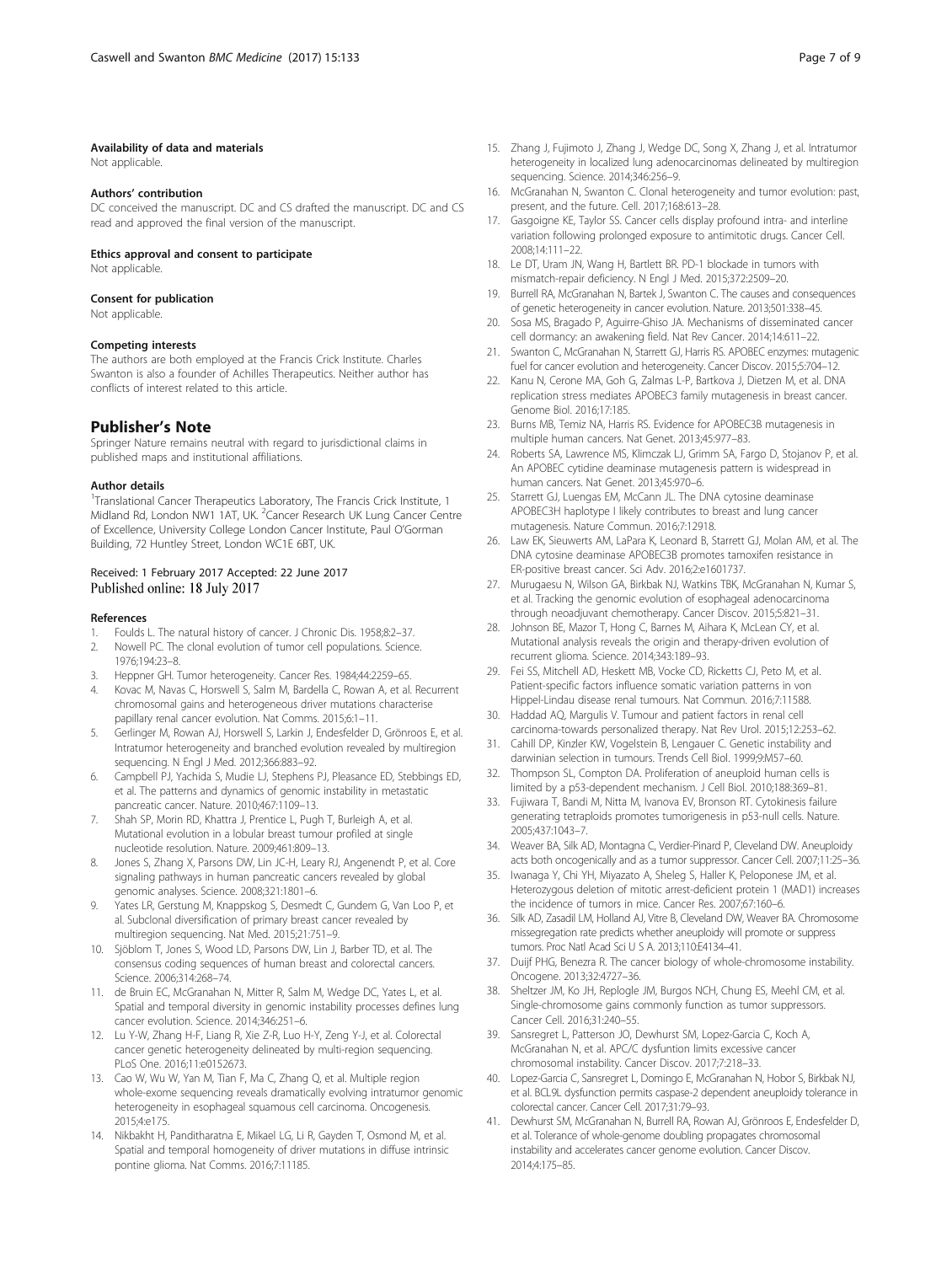- <span id="page-7-0"></span>42. Crockford A, Zalmas LP, Gronroos E, Dewhurst SM, Mcgranahan N, Cuomo ME, et al. Cyclin D mediates tolerance of genome-doubling in cancers with functional p53. Ann Oncol. 2016. doi:[10.1093/annonc/mdw612.](http://dx.doi.org/10.1093/annonc/mdw612)
- 43. Potapova TA, Seidel CW, Box AC, Rancati G, Li R. Transcriptome analysis of tetraploid cells identifies cyclin D2 as a facilitator of adaptation to genome doubling in the presence of p53. Mol Biol Cell. 2016;27:3065–84.
- 44. Stingele S, Stoehr G, Storchova Z. Activation of autophagy in cells with abnormal karyotype. Autophagy. 2013;9:246–8.
- 45. Torres EM, Dephoure N, Panneerselvam A, Tucker CM. Identification of aneuploidy-tolerating mutations. Cell. 2010;143:81–3.
- 46. Nguyen DX, Bos PD, Massagué J. Metastasis: from dissemination to organ-specific colonization. Nat Rev Cancer. 2009;9:274–84.
- 47. Turajlic S, Swanton C. Metastasis as an evolutionary process. Science. 2016;352:169–75.
- 48. Caswell DR, Chuang C-H, Yang D, Chiou S-H, Cheemalavagu S, Kim-Kiselak C, et al. Obligate progression precedes lung adenocarcinoma dissemination. Cancer Discov. 2014;4:781–9.
- 49. Stoecklein NH, Klein CA. Genetic disparity between primary tumours, disseminated tumour cells, and manifest metastasis. Int J Cancer. 2010;126:589–98.
- 50. Klein CA. Parallel progression of primary tumours and metastases. Nat Rev Cancer. 2009;9:302–12.
- 51. Naxerova K, Brachtel E, Salk JJ, Seese AM, Power K, Abbasi B, et al. Hypermutable DNA chronicles the evolution of human colon cancer. Proc Natl Acad Sci U S A. 2014;111:E1889–98.
- Rhim AD, Mirek ET, Aiello NM, Maitra A, Bailey JM, McAllister F, et al. EMT and dissemination precede pancreatic tumor formation. Cell. 2012;148:349–61.
- 53. Hüsemann Y, Geigl JB, Schubert F, Musiani P, Meyer M, Burghart E, et al. Systemic spread Is an early step in breast cancer. Cancer Cell. 2008;13:58–68.
- 54. Podsypanina K, Du Y-CN, Jechlinger M, Beverly LJ, Hambardzumyan D, Varmus H. Seeding and propagation of untransformed mouse mammary cells in the lung. Science. 2008;321:1841–4.
- 55. Fidler IJ, Kripke ML. Metastasis results from preexisting variant cells within a malignant tumor. Science. 1977;197:893–5.
- 56. Fidler IJ. Tumor heterogeneity and the biology of cancer invasion and metastasis. Cancer Res. 1978;38:2651–60.
- 57. Dexter DL, Kowalski HM, Blazar BA, Fligiel Z, Vogel R, Heppner GH. Heterogeneity of tumor cells from a single mouse mammary tumor. Cancer Res. 1978;38:3174–81.
- 58. Miller BE, Miller FR, Heppner GH. Interactions between tumor subpopulations affecting their sensitivity to the antineoplastic agents cyclophosphamide and methotrexate. Cancer Res. 1981;41:4378–81.
- 59. Miller BE, Machemer T, Lehotan M, Heppner GH. Tumor subpopulation interactions affecting melphalan sensitivity in palpable mouse mammary tumors. Cancer Res. 1991;51:4378–87.
- 60. Tabassum DP, Polyak K. Tumorigenesis: it takes a village. Nat Rev Cancer. 2015;15:473–83.
- 61. Eichenlaub T, Cohen SM, Herranz H. Cell competition drives the formation of metastatic tumors in a Drosophila model of epithelial tumor formation. Curr Biol. 2016;26:419–27.
- 62. Ohsawa S, Sugimura K, Takino K, Xu T, Miyawaki A, Igaki T. Elimination of oncogenic neighbors by JNK-mediated engulfment in Drosophila. Dev Cell. 2011;20:315–28.
- 63. Wu M, Pastor-Pareja JC, Xu T. Interaction between RasV12 and scribbled clones induces tumour growth and invasion. Nature. 2010;463:545–8.
- 64. Inda M-D-M, Bonavia R, Mukasa A, Narita Y, Sah DWY, Vandenberg S, et al. Tumor heterogeneity is an active process maintained by a mutant EGFR-induced cytokine circuit in glioblastoma. Genes Dev. 2010;24:1731–45.
- 65. Chapman A. Fernandez del Ama L, Ferguson J, Kamarashev J, Wellbrock C, Hurlstone A. Heterogeneous tumor subpopulations cooperate to drive invasion. Cell Rep. 2014;8:688–95.
- 66. Marusyk A, Tabassum DP, Altrock PM, Almendro V, Michor F, Polyak K. Non-cell-autonomous driving of tumour growth supports sub-clonal heterogeneity. Nature. 2014;514:54–8.
- 67. Le Magnen C, Dutta A, Abate-Shen C. Optimizing mouse models for precision cancer prevention. Nat Rev Cancer. 2016;16:187–96.
- 68. Calbo J, van Montfort E, Proost N, van Drunen E, Beverloo HB, Meuwissen R, et al. A functional role for tumor cell heterogeneity in a mouse model of small cell lung cancer. Cancer Cell. 2011;19:244–56.
- 69. Cleary AS, Leonard TL, Gestl SA, Gunther EJ. Tumour cell heterogeneity maintained by cooperating subclones in Wnt-driven mammary cancers. Nature. 2014;508:113–7.
- 70. Zhang M, Tsimelzon A, Chang C-H, Fan C, Wolff A, Perou CM, et al. Intratumoral heterogeneity in a Trp53-null mouse model of human breast cancer. Cancer Discov. 2015;5:520–33.
- 71. Turke AB, Zejnullahu K, Wu Y-L, Song Y, Dias-Santagata D, Lifshits E, et al. Preexistence and clonal selection of MET amplification in EGFR mutant NSCLC. Cancer Cell. 2010;17:77–88.
- 72. Su K-Y, Chen H-Y, Li K-C, Kuo M-L, Yang JC-H, Chan W-K, et al. Pretreatment epidermal growth factor receptor (EGFR) T790M mutation predicts shorter EGFR tyrosine kinase inhibitor response duration in patients with non-smallcell lung cancer. J Clin Oncol. 2012;30:433–40.
- 73. Diaz Jr LA, Williams RT, Wu J, Kinde I, Hecht JR, Berlin J, et al. The molecular evolution of acquired resistance to targeted EGFR blockade in colorectal cancers. Nature. 2012;26:1626.
- 74. Niederst MJ, Sequist LV, Poirier JT, Mermel CH, Lockerman EL, Garcia AR, et al. RB loss in resistant EGFR mutant lung adenocarcinomas that transform to small-cell lung cancer. Nat Commun. 2015;6:6377.
- 75. Janiszewska M, Liu L, Almendro V, Kuang Y, Paweletz C, Sakr RA, et al. In situ single-cell analysis identifies heterogeneity for PIK3CA mutation and HER2 amplification in HER2-positive breast cancer. Nat Genet. 2015;47:1212–9.
- 76. Siravegna G, Mussolin B, Buscarino M, Corti G, Cassingena A, Crisafulli G, et al. Clonal evolution and resistance to EGFR blockade in the blood of colorectal cancer patients. Nat Med. 2015;21:795–801.
- 77. Hata AN, Niederst MJ, Archibald HL, Gomez-Caraballo M, Siddiqui FM, Mulvey HE, et al. Tumor cells can follow distinct evolutionary paths to become resistant to epidermal growth factor receptor inhibition. Nat Med. 2016;22:262–9.
- 78. Keats JJ, Chesi M, Egan JB, Garbitt VM, Palmer SE, Braggio E, et al. Clonal competition with alternating dominance in multiple myeloma. Blood. 2012;120:1067–76.
- 79. Hobor S, Van Emburgh BO, Crowley E, Misale S, Di Nicolantonio F, Bardelli A. TGFα and amphiregulin paracrine network promotes resistance to EGFR blockade in colorectal cancer cells. Clin Cancer Res. 2014;20:6429–38.
- 80. Maley CC, Galipeau PC, Finley JC, Wongsurawat VJ, Li X, Sanchez CA, et al. Genetic clonal diversity predicts progression to esophageal adenocarcinoma. Nat Genet. 2006;38:468–73.
- 81. Birkbak NJ, Eklund AC, Li Q, McClelland SE, Endesfelder D, Tan P, et al. Paradoxical relationship between chromosomal instability and survival outcome in cancer. Cancer Res. 2011;71:3447–52.
- 82. Roylance R, Endesfelder D, Gorman P, Burrell RA, Sander J, Tomlinson I, et al. Relationship of extreme chromosomal instability with long-term survival in a retrospective analysis of primary breast cancer. Cancer Epidemiol Biomarkers Prev. 2011;20:2183–94.
- 83. Ortmann CA, Kent DG, Nangalia J, Silber Y, Wedge DC, Grinfeld J, et al. Effect of mutation order on myeloproliferative neoplasms. N Engl J Med. 2015;372:601–12.
- Andor N, Graham TA, Jansen M, Xia LC, Aktipis CA, Petritsch C, et al. Pan-cancer analysis of the extent and consequences of intratumor heterogeneity. Nat Med. 2015;22:105–13.
- 85. Davoli T, Uno H, Wooten EC, Elledge SJ. Tumor aneuploidy correlates with markers of immune evasion and with reduced response to immunotherapy. Science. 2017;355. doi: [10.1126/science.aaf8399.](http://dx.doi.org/10.1126/science.aaf8399)
- 86. Jamal-Hanjani M, Wilson GA, McGranahan N, Birkbak NJ, Watkins TBK, Veeriah S, et al. Tracking the evolution of non-small-cell lung cancer. N Engl J Med. 2017;376:2109–21.
- 87. Glodzik D, Morganella S, Davies H, Simpson PT, Li Y, Zou X, et al. A somaticmutational process recurrently duplicates germline susceptibility loci and tissue-specific super-enhancers in breast cancers. Nat Genet. 2017;49:341–8.
- 88. Topalian SL, Hodi FS, Brahmer JR, Gettinger SN, Smith DC, McDermott DF, et al. Safety, activity, and immune correlates of anti-PD-1 antibody in cancer. N Engl J Med. 2012;366:2443–54.
- 89. van Rooij N, van Buuren MM, Philips D, Velds A, Toebes M, Heemskerk B, et al. Tumor exome analysis reveals neoantigen-specific T-cell reactivity in an ipilimumab-responsive melanoma. J Clin Oncol. 2013;31:e439–42.
- 90. Monach PA, Meredith SC, Siegel CT, Schreiber H. A unique tumor antigen produced by a single amino acid substitution. Immunity. 1995;2:45–59.
- 91. Coulie PG, Lehmann F, Lethé B, Herman J, Lurquin C, Andrawiss M, et al. A mutated intron sequence codes for an antigenic peptide recognized by cytolytic T lymphocytes on a human melanoma. Proc Natl Acad Sci U S A. 1995;92:7976–80.
- 92. Lennerz V, Fatho M, Gentilini C, Frye RA, Lifke A, Ferel D, et al. The response of autologous T cells to a human melanoma is dominated by mutated neoantigens. Proc Natl Acad Sci U S A. 2005;102:16013–8.